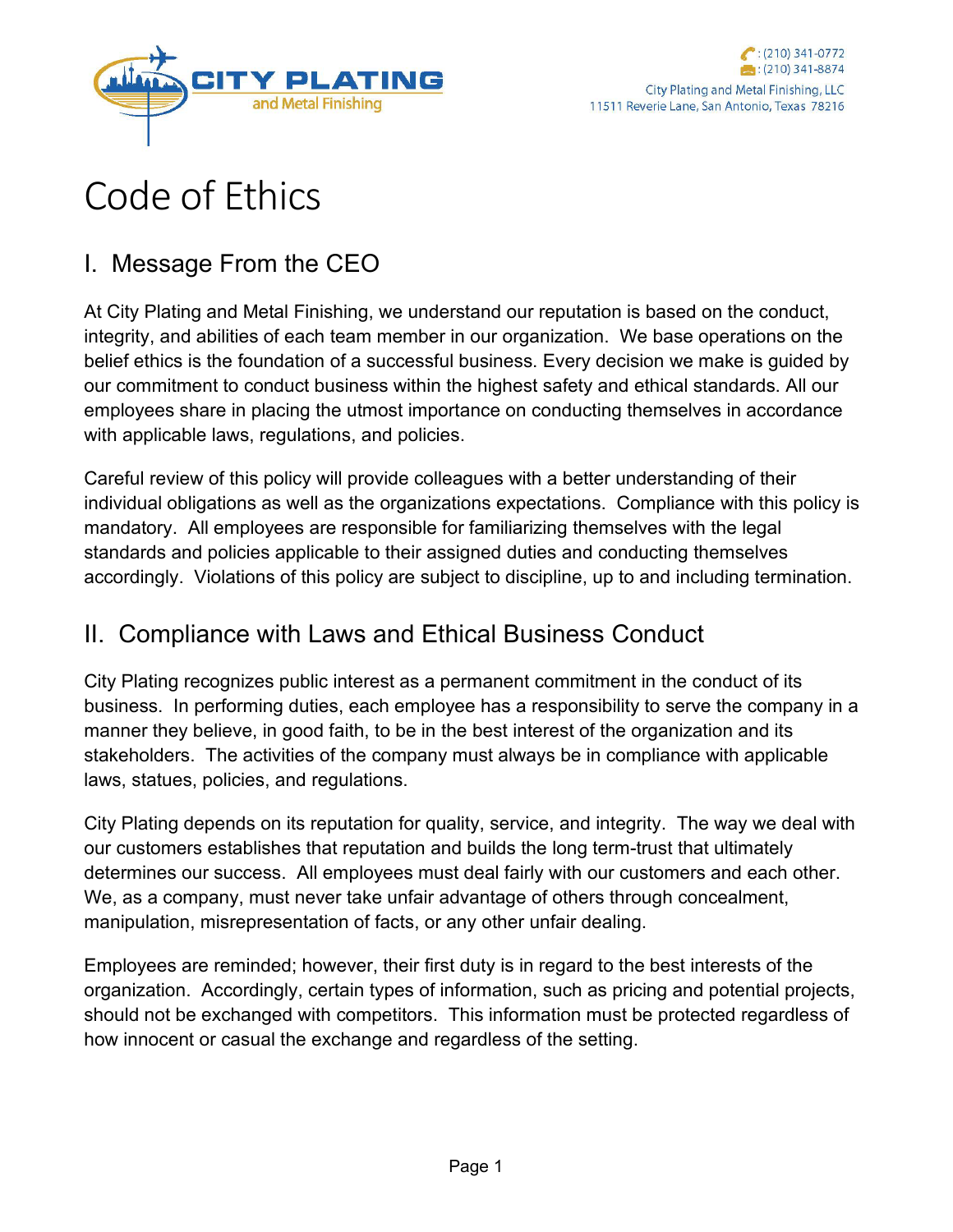# III. Record Keeping and Retention

Accurate record keeping is vital to enabling the company to comply with legal and regulatory requirements, manage organizational affairs, and provide the best possible service to our customers. Employees will ensure records are dependable, retrievable, and compliant. Information contained on records will not be misstated or have material information omitted. Records will attempt to disclose the true nature of every interaction and will not be forged, falsified, or seek to disguise potential procedural short comings.

City Plating will maintain all required records and information in accordance with laws, regulations, statutes, and policies.

#### IV. Health and Safety

The safety of our employees and the public is our highest priority. Our organization will identify and mitigate all potential public safety hazards associated with our activities. Appropriate public engagement and communication shall be undertaken to ensure no hazardous exposure to the public.

Employees of City Plating will work safely and in compliance with all applicable safety rules, laws, standards, and procedures. Hazards will be eliminated or controlled through proper design, engineering, controls, and safety training. All staff will be provided with appropriate and well maintained personal protective equipment and required training.

## V. Violations of Policy

Violations of this policy will be grounds for discharge or other disciplinary action, based on the circumstances of the violation. It is the organizations policy to encourage employees to come forward with any safety, ethical, or legal concerns. Retaliation against those who bring forward these types of related concerns or complaints will not be tolerated.

## VI. Employees should understand that they have the right to:

Report possible violations of state or federal law or regulation that have occurred, are occurring, or are about to occur to any governmental agency or entity, or self-regulatory organization.

Cooperate voluntarily with, or respond to any inquiry from, or provide testimony before any